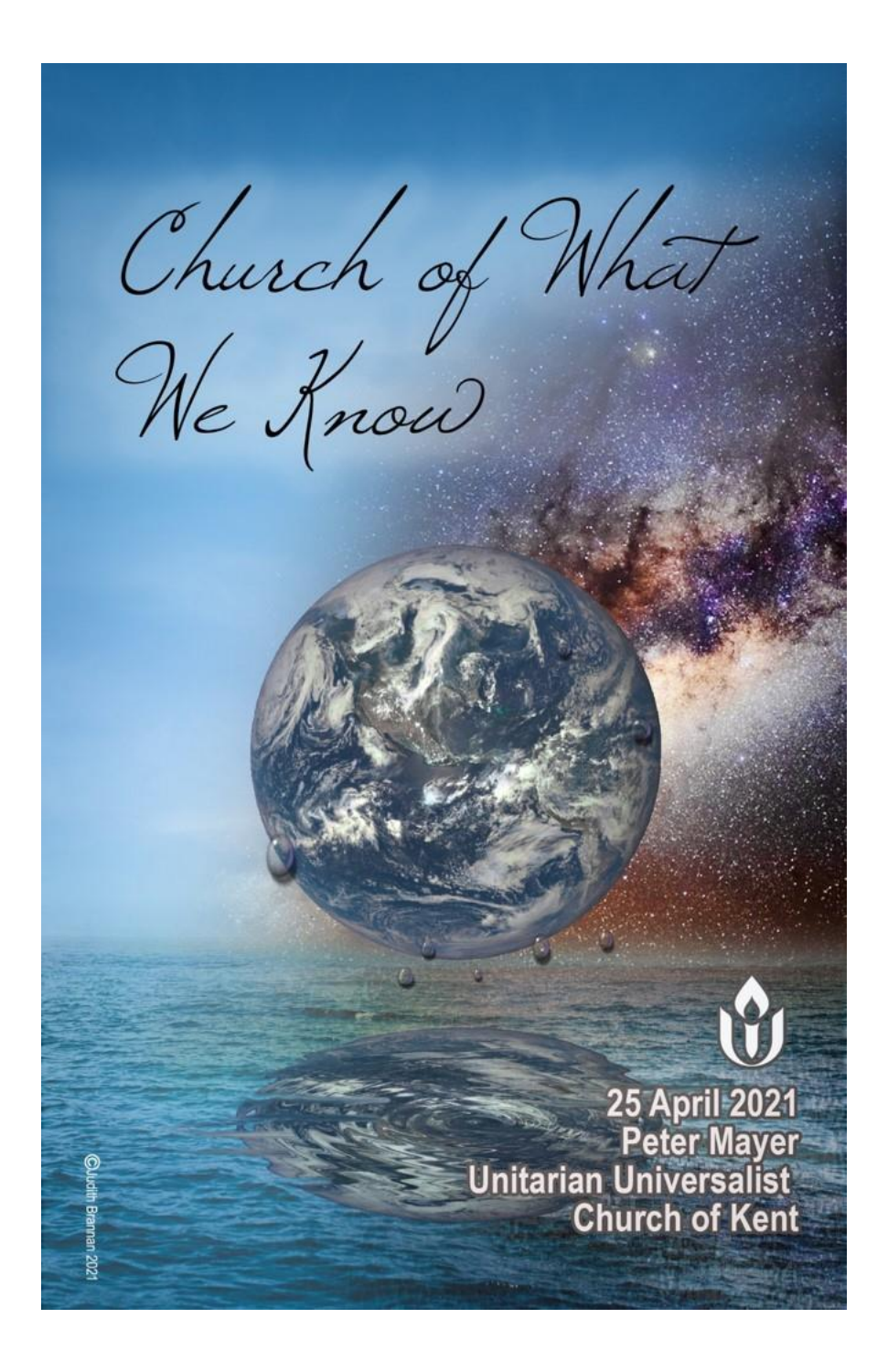## *Church of What We Know*

| <b>Order of Service</b>                                                                                                                                                   | April 25, 2021                                        |
|---------------------------------------------------------------------------------------------------------------------------------------------------------------------------|-------------------------------------------------------|
|                                                                                                                                                                           |                                                       |
| <b>Music for Gathering</b>                                                                                                                                                | Hal Walker, Music Director                            |
| Welcome                                                                                                                                                                   | Rev. Christie Anderson, CLM                           |
| Chime                                                                                                                                                                     |                                                       |
| Prelude                                                                                                                                                                   | The Morning<br>Peter Mayer                            |
| Call to Worship                                                                                                                                                           | Peter Mayer, Guest Leader                             |
| Opening Hymn                                                                                                                                                              | Turn Me Earth<br>by Peter Mayer                       |
| <b>Chalice Lighting and Covenant</b>                                                                                                                                      |                                                       |
| Love is the Spirit of this church, and service its law.<br>This is our great covenant: To dwell together in peace,<br>to seek the truth in love, and to help one another. |                                                       |
| Time for All Ages                                                                                                                                                         | <b>Beautiful Child of the World</b><br>by Peter Mayer |
| Sharing Our Joys and Concerns                                                                                                                                             | Rev. Christie Anderson                                |
| Prayer                                                                                                                                                                    |                                                       |
| <b>Musical Meditation</b>                                                                                                                                                 | Breath In<br>by Peter Mayer                           |
| Sermon: Part I                                                                                                                                                            | Church of What We Know<br>Peter Mayer                 |
| <b>Musical Interlude</b>                                                                                                                                                  | <b>Holy Now</b><br>by Peter Mayer                     |
| Sermon: Part II                                                                                                                                                           |                                                       |
| Offering                                                                                                                                                                  |                                                       |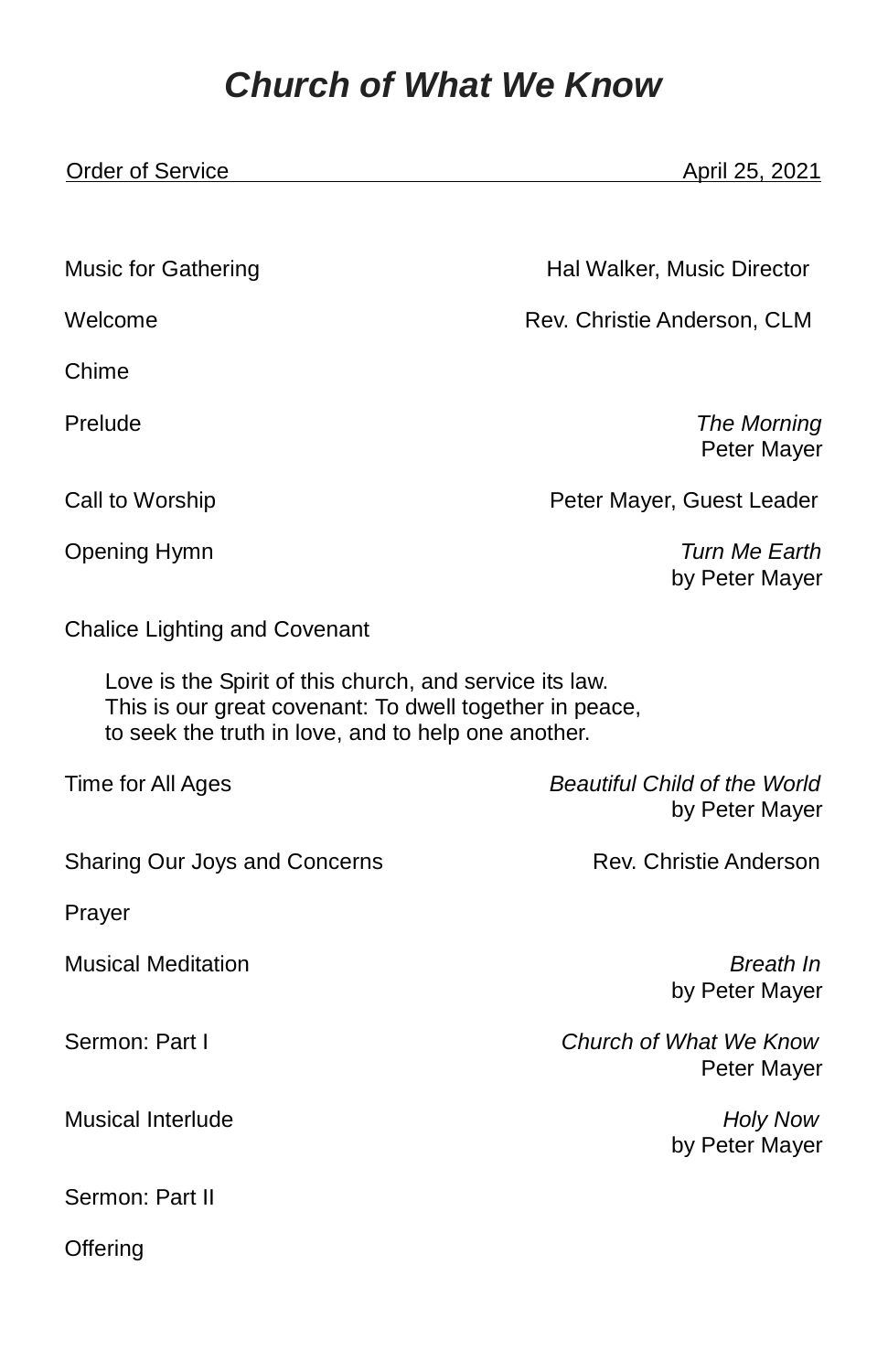Extinguishing the Chalice

We extinguish this flame, but not the light of truth, the warmth of community, or the fire of commitment. May we carry these in our hearts and minds until we are together again.

Closing Hymn **All Accords** 2008 **and 2018** the 41064 *Blue Boat Home* 

Benediction **Hal Walker** 

Song of Blessing and Sending (video) *Go On Your Way in Peace*

by Hal Walker Golden Tones Junior Choir

Virtual Coffee Hour



*Next Sunday, May 2, 2021 The Premise and the Promise Led by Rev. Steven Protzman and Worship Associate Randy Bish*